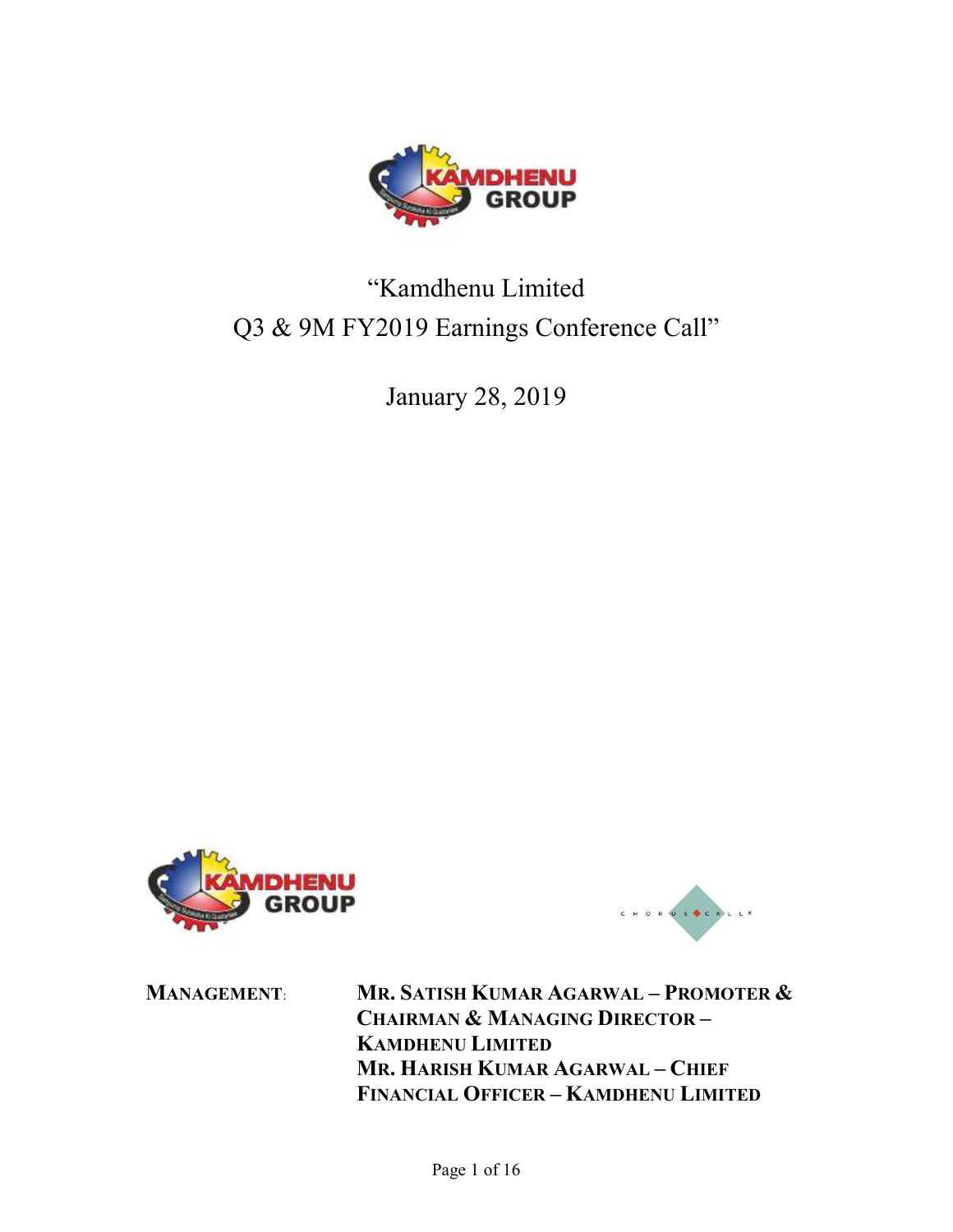

Moderator: Good day ladies and gentlemen. Welcome to the Kamdhenu Limited Q3 & 9M FY2019 Earnings Conference Call. This conference call may contain forward-looking statements about the company, which are based on beliefs, opinions and expectations of the company as from the date of this call. These statements are not the guarantees of future performance and involve risks and uncertainties that are difficult to predict. As a reminder, all participant lines will be in the listen-only mode and there will be an opportunity for you to ask questions after the presentation concludes. Should you need assistance during the conference call, please signal an operator by pressing "\*" then "0" on your touchtone phone. Please note that this conference is being recorded. I now like to hand the conference over to Mr. Satish Agarwal, Promoter and CMD of Kamdhenu Limited. Thank you and over to you Sir!

## Satish Agarwal: Good afternoon and a very warm welcome to everyone. Along with me, I have Mr. Harish Agarwal, Chief Financial Officer and SGA, our Investor Relation Advisor. I hope you have received our results and investor presentation by now. For those who have not, you can view them on our website.

As you know, Kamdhenu is the largest TMT selling brand in India. We are the largest TMT retail seller in India with around 90% of our sales being retail sales.

 Before we move on to discussing the performance for Q3 FY2019 we would like to bring you to notice that we have changed this strategy for our steel TMT business. We have decided to bring in more efficiencies in our own manufacturing and increase market share by the way of leveraging our brand and our asset lite business model.

 In line with this we have reduced our focus on sales than to B2B segment and which we will call it as trading sales. This shift in strategy will lead to number one increased margins, number two better efficiencies with higher ROE and ROCE, number three reduced working capital requirement.

 With this change in strategy, we believe the right way to monitor us would be by the way of tracking our sales excluding the trading sales, which has gone up to 57% compared to nine months of FY2018.

 Our PBT has grown by 64% and our PAT has grown by 66%. Our focus will remain on high margin business that is B2C sales. For that we are increasing our own manufacturing capacity by the way of debottlenecking the existing facilities. This will help us innovate newer products going ahead, which will generate higher premium for our brand.

 Secondly, we currently have 76 franchisee units who manufacture our products exclusively across India. Brand Kamdhenu is able to create a premium of over Rs.500 Crores in the market through our more than 6500 exclusive dealers and distributors spread across the country.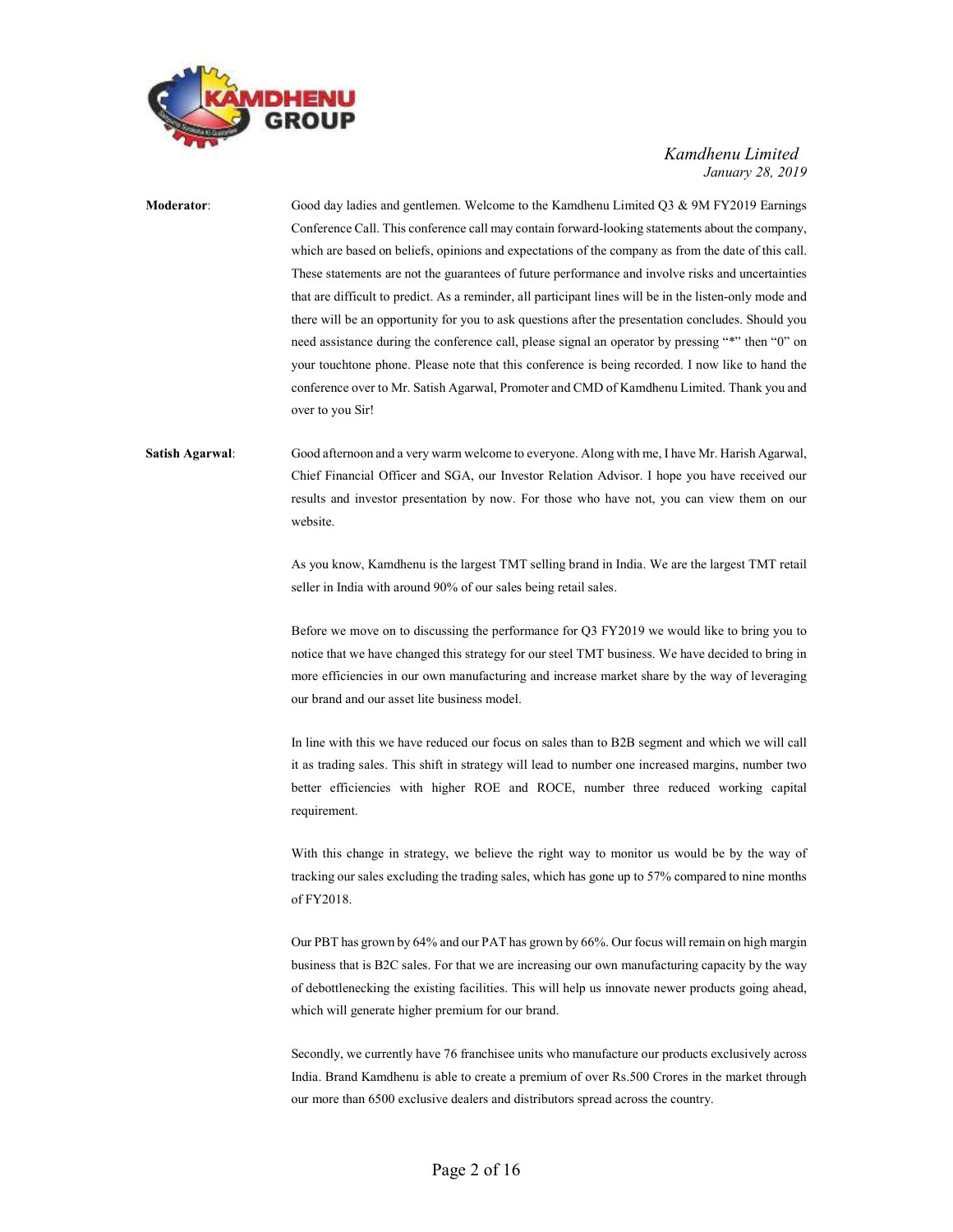

We ensure quick delivery of the TMT bars. Our USP is that we ensure delivery of any quantity; however, small it may be within 24 hours to any place in India.

 Our company has spent Rs.61 Crores on branding and marketing and another Rs.21 Crores was spent by the franchisee on the sale. The company is on course to achieve its target of Rs.100 Crores royalty by 2020.

 We expect the demand of TMT steel bars to grow multifold with the kind of opportunities we see in our country. Affordable housing would be a big boost to the TMT steel sector. The market potential of the affordable housing projects in the country is expected to touch Rs.6.25 trillion by 2022.

 With the vision of housing for all 2022, India will need to construct 43000 houses everyday till 2022 to achieve the vision. This will significantly increase the demand for TMT bars in India and Kamdhenu, as a brand will be able to leverage its position through its strong dealer network.

 Now coming to our paint business, the process of hive off the paint division through a demerger into a separate mirror image shareholding company, which has been recommended by the board during the last quarter, is under progress.

 The following are the major benefits that we would be able to get from this demerger. Better scope for independent growth of the steel and paint division, independent and better management to focus on the steel and paint division, better operational efficiency and unlocking of value by listing both the division in two separate companies.

 We offer a complete range of decorative paint products, which including exterior and premier emulsions, water based primers, wood finishes, aluminum paints and textures and designer paints. We have the newest offerings within the premium luxury wall finished segment also.

 In the recent months, we have started the outsourcing model for our paint division wherein the low value products are outsourced and only the value-added products and premium products are manufactured in our own manufacturing capacity.

 Our quality of paint products is superior to most of the organized peers. Target for the paint business is to focus on tapping the underpenetrated market, capture market share from unorganized players and improve our product portfolio, which would target paint premiumization.

 With this, I would like to handover the line to Mr. Harish Agarwal to update on the operational performance of the company. Thank you.

Harish Agarwal: Thank you Sir. I will take you all through the financials of nine months FY2019.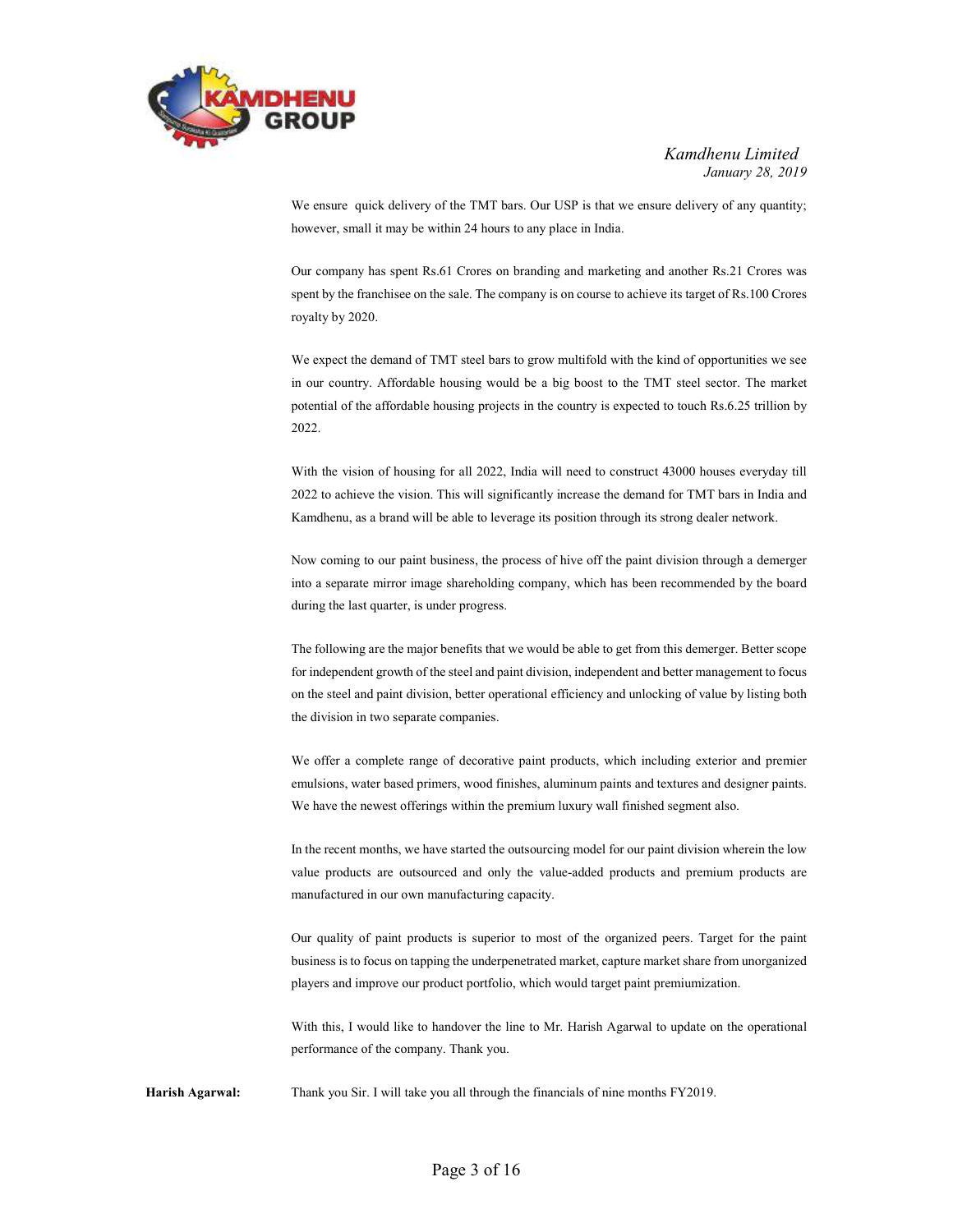

|                        | Total turnover including all franchisee for nine months of FY2019 are at around Rs.8,752 Crores,<br>a growth of 47% from nine months FY2018. Revenue for nine months FY2019 are at Rs.974 Crores<br>as compared to Rs.803 Crores in nine months of FY2018 a growth of 21%.                                   |
|------------------------|--------------------------------------------------------------------------------------------------------------------------------------------------------------------------------------------------------------------------------------------------------------------------------------------------------------|
|                        | Revenue from steel business excluding trading has grown up by 73% to Rs.325 Crores as compared<br>to Rs.188 Crores in nine months of FY2018. Revenue from trading has reduced by 70% in the last<br>quarter from Rs.185 Crores to Rs.55 Crores.                                                              |
|                        | Revenue from paint division grew by 35% to Rs.183 Crores as compared to Rs.136 Crores in nine<br>months of FY2018. Royalty income through franchisees is up by 35% to Rs.60 Crores as compared<br>to Rs.45 Crores in nine months of FY2018.                                                                  |
|                        | Profit before tax grew by 64% to Rs.26 Crores as compared to Rs.16 Crores in nine months of<br>FY2018.                                                                                                                                                                                                       |
|                        | Profit after tax also grew by 66% to Rs.17 Crores as compared to Rs.10 Crores in nine months of<br>FY2018. For nine months FY2019 our steel business contributed 81% whereas our paint business<br>contributed 19%.                                                                                          |
|                        | With this, I would like to open the floor for questions and answers.                                                                                                                                                                                                                                         |
| Moderator:             | Thank you. Ladies and gentlemen, we will now begin the question and answer session. Ladies and<br>gentlemen, we will wait for a moment while the question queue assembles. The first question is<br>from the line of Rohit Potti from Marshmallow Capital. Please go ahead.                                  |
| <b>Rohit Potti:</b>    | Thank you for the opportunity and congrats to the company for a wonderful set of numbers. My<br>first question is on the steel business. I understand that we have a branded sale of above Rs.8000<br>Crores in the country today, so can you give us the market share at the moment of ourbranded<br>sales? |
| <b>Satish Agarwal:</b> | That would be around 20% in the retail segment.                                                                                                                                                                                                                                                              |
| <b>Rohit Potti:</b>    | When you say that Rs.8000 Crores sales that we have, so that entire number is the retail segment<br>that you are talking about is it?                                                                                                                                                                        |
| <b>Satish Agarwal:</b> | Yes.                                                                                                                                                                                                                                                                                                         |
| <b>Rohit Potti:</b>    | And there we have a 20% market share?                                                                                                                                                                                                                                                                        |
| Harish Agarwal:        | Around 20% in the organized sector.                                                                                                                                                                                                                                                                          |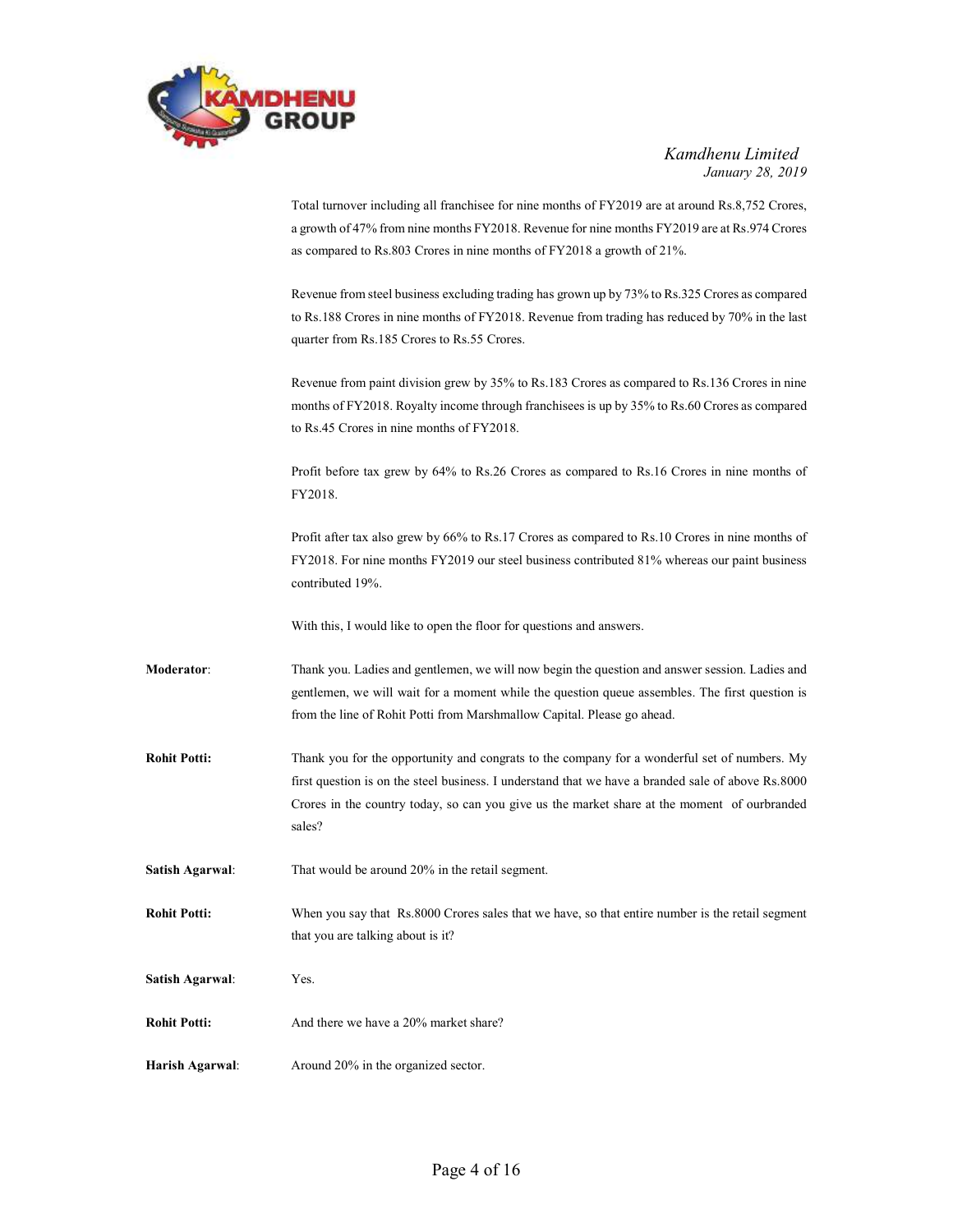

| <b>Rohit Potti:</b>    | I understand that and Sir with this evolution of our business model into a franchise focused model<br>I am guessing our steel business would have reduced working capital requirement or probably we<br>do not have any major working capital requirements right because to the franchisees the only<br>contribution that we have is to provide a brand and our marketing network right?                                                                       |
|------------------------|----------------------------------------------------------------------------------------------------------------------------------------------------------------------------------------------------------------------------------------------------------------------------------------------------------------------------------------------------------------------------------------------------------------------------------------------------------------|
| Satish Agarwal:        | Yes, that is right. Franchise unit has to provide working capital as well as capital investment in<br>their plant. We do not require to invest anything in the operation of the franchisees unit. We give<br>leverage of the brand to them and allow them to use our marketing network to sell their product.                                                                                                                                                  |
| <b>Rohit Potti:</b>    | Understood, so when we come to the steel business, where we would be requiring the working<br>capital, as I guess the kind of the steel business model we are adopting we would generally not<br>require much working capital, right?                                                                                                                                                                                                                          |
| Satish Agarwal:        | Yes, you are right there is not much of working capital requirement expect for our own<br>manufacturing which we do it at our Bhiwadi unit, and also for the paint business we require<br>working capital. For the trading activity we are reducing our working capital requirement.                                                                                                                                                                           |
| <b>Rohit Potti:</b>    | When you say you are reducing your working capital, does that mean you be reducing it to zero in<br>the future and how do you plan that?                                                                                                                                                                                                                                                                                                                       |
| Satish Agarwal:        | Yes, we are planning to make it zero, but it is not particularly feasible. There are some compulsions<br>where we have to do some trading sales, but we are definitely going to narrow it down somewhere<br>between 5 to 10 percent                                                                                                                                                                                                                            |
| <b>Rohit Potti:</b>    | Understood Sir and by how much are you increasing our own manufacturing capacity?                                                                                                                                                                                                                                                                                                                                                                              |
| Satish Agarwal:        | The process is going on. In the last three quarters, we were having the production of around 59,000<br>metric tonnes as compared to 39,000 metric tonnes of the nine-month of FY2018, so we are<br>increasing gradually. By the end this financial year, the process will complete, and the capacity<br>will be almost double of the exiting.                                                                                                                  |
| <b>Rohit Potti:</b>    | Continuing on the steel business, I think in the previous calls you mentioned about us focusing<br>slowly on higher value added products like color coated sheets, etc., so two questions here one how<br>is that progress going on as far as contribution of other higher value added products is concerned<br>and two do we continue to do research and development to come out with newer products, which<br>will allow us to maintain, our brand strength? |
| <b>Satish Agarwal:</b> | When it comes to color coated sheet, we are expanding our business only through the franchised<br>business. So, our income is only from the royalty sources, so this business is increasing through<br>the franchise eroute only we are not undertaking any production or manufacturing in this Number<br>two in our own plant we are in the process of further developing the new product. Our plant is                                                       |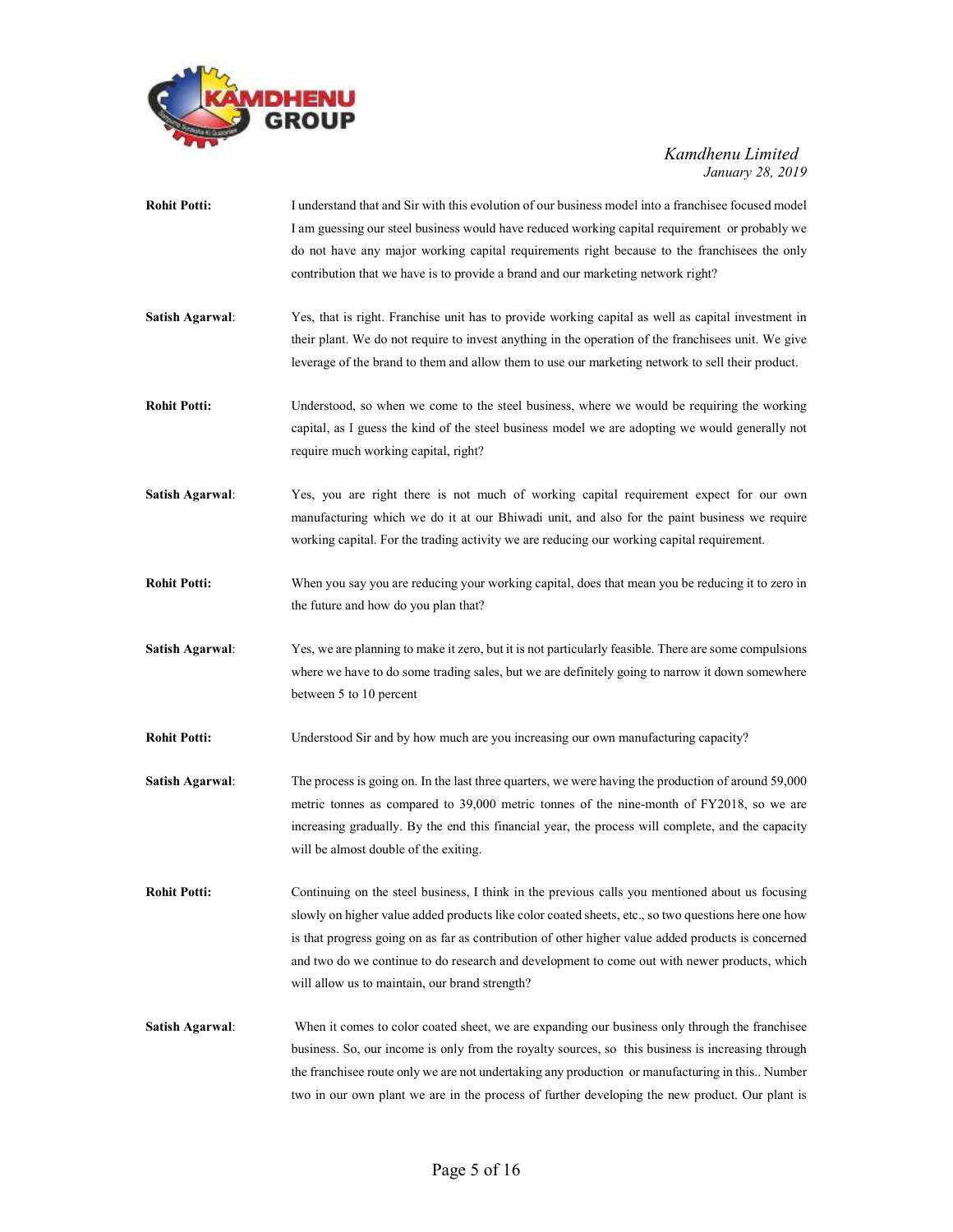

being used for the R&D purpose and for the training our marketing and quality personals whom we depute in the franchise unit,.

**Rohit Potti:** Sir this is something, which I am curious about. Could you help us understand how the whole franchise process works and how long do you take before you approve a person as our franchise manufacturer and what all processes are involved before they begin manufacturing for us, if you could help us understand the process I think that will be helpful?

- Satish Agarwal: For this our business development team identifies the unit, considering various parameters such as, whether the unit has a good potential in the market, quality of the promoters, , financial and non-financial discipline and after which they send a proposal to us. We basically identify those units which havethe capacity, but are facing problem in selling their products and also conduct due diligence of that Company, Thereafter we depute our quality control team to visit their plants. If they find that the plant is okay to produce as per Kamdhenu quality parameters, we allow them to use our brand name, otherwise first we upgrade their plant at their cost and thereafter we allow them to use our brand. During this process, we tell them you have to manufacture only Kamdhenu brand products. You are not allowed to manufacture any other product number one. Number two you have to sell your products through our marketing network only. We have a huge marketing network of 6,500 dealers and distributor across India who are exclusively working for Kamdhenu, so we have the marketing network, We have the brand, We have the quality parameters. We depute two persons in their plant. One for operation and one for quality monitoring, so this process roughly takes around three to four months as we start from the scratch that is right from the production process toselling the product in the market.
- Rohit Potti: Understood and extending this question, how do you plan to increase you network of 75 or 76 franchisees and 6500 distributors for the next three to five years do you have a target or anything of that sort?
- Satish Agarwal: When it comes to number of franchisees we are not inclined to increase the number of franchisees, but we are inclined to increase production capacity, which will be doubled in the next three years. Presently, we have a capacity of 25-lakh metric tonne of TMT, which in the next three years would be doubled to 50 lakh metric tonne, that's what we plan. With regards to our dealers and distributor network in the next three years, it will be around 10000.
- Rohit Potti: It is interesting, so why are you not looking to increase the number of franchisees? Is it because you think this is enough for us to serve the Indian markets for a long time to come or is it because there are no more franchisees left which satisfies your criteria?
- Satish Agarwal: There are a lot of units available in the market, but our focus is to add up that unit, which has larger capacity rather than the small capacity. Earlier we were adding that units which has a capacity, 5,000 metric tonne a month, but now plan to take only those franchisee on our board, which has a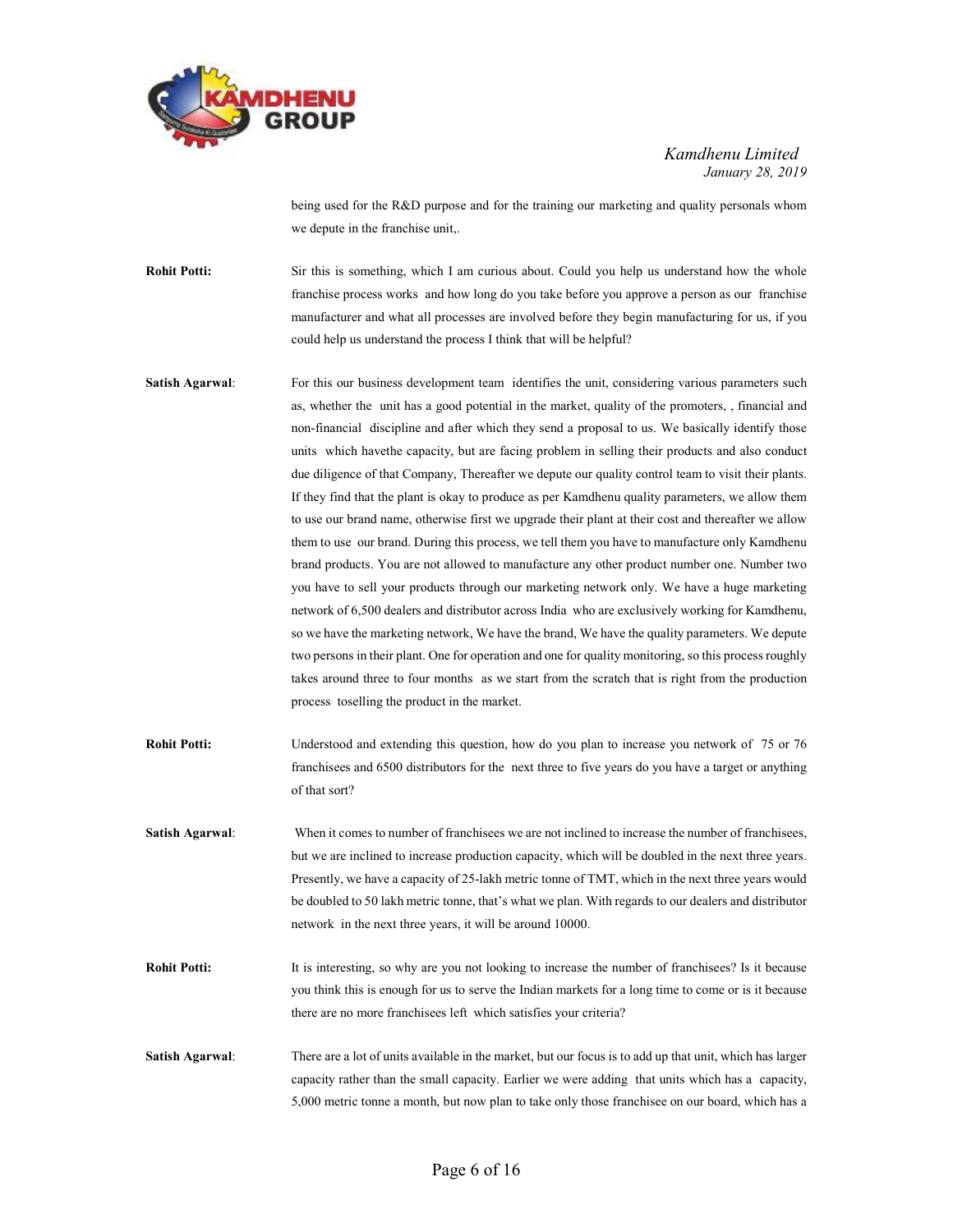

capacity of at least 10,000 metric tonnes a month, so basically we have shifted our focus to take up a unit, which has the larger capacity rather than the smaller ones.

- Rohit Potti: You plan to grow together with the current franchisee partners and help Kamdhenu become bigger and a better brand and at the same time.the production capacity and the revenue and profits of the franchises will also increase along with Kamdhenu that is the plan is it?
- Satish Agarwal: Definitely. We are telling all franchises that you may expand your business operations. You may expand your production, so they are doing.
- Rohit Potti: Understood Sir and on the demerger bit could you give us a timeline on when you expect it to happen? Is it FY2020 or will it be FY2021?
- Satish Agarwal: No it will be within FY2020. Within the next financial year, it will be completed.
- Rohit Potti: Understood Sir. I will get back in the queue for further questions. Thank you.
- Moderator: Thank you. The next question is from the line of Pankaj Jain from Mahavir Investment. Please go ahead.
- Pankaj Jain: Thank you for the opportunity. Sir I have a couple of questions regarding TMT bars. We are having currently three types of TMT bars. Are we in the process of introducing any new TMT bars in the future?
- Satish Agarwal: Yes. That is a regular phenomenon for Kamdhenu that we have continuous R&D in our plant especially in the one which is situated in the state of Rajasthan and I think within the next quarter you will find a new path-breaking product in the market.
- Pankaj Jain: Got it and Sir what would be the overall demand for TMT bars in India on a broad based if you can just tell us and how much would be TMT used in retail space and through B2B space?
- Satish Agarwal: One thing is very important in our business model that the demand can increase to any extent. When we are talking about the affordable housing or Pradhan Awas Yojana or any other infrastructure activity which may lead to increase in demand by 10% to 15% maximum, but the Kamdhenu's model is to convert the unorganized sector into organized sector. which means the existing capacity lying with the unorganised sector in the market is converted into converted into Kamdhenu products, so our main leverage is through the brand, and our retail marketing network and our own distribution system.
- Pankaj Jain: Sir can you just bifurcate how much would be through organized and how much would be through unorganized right now currently?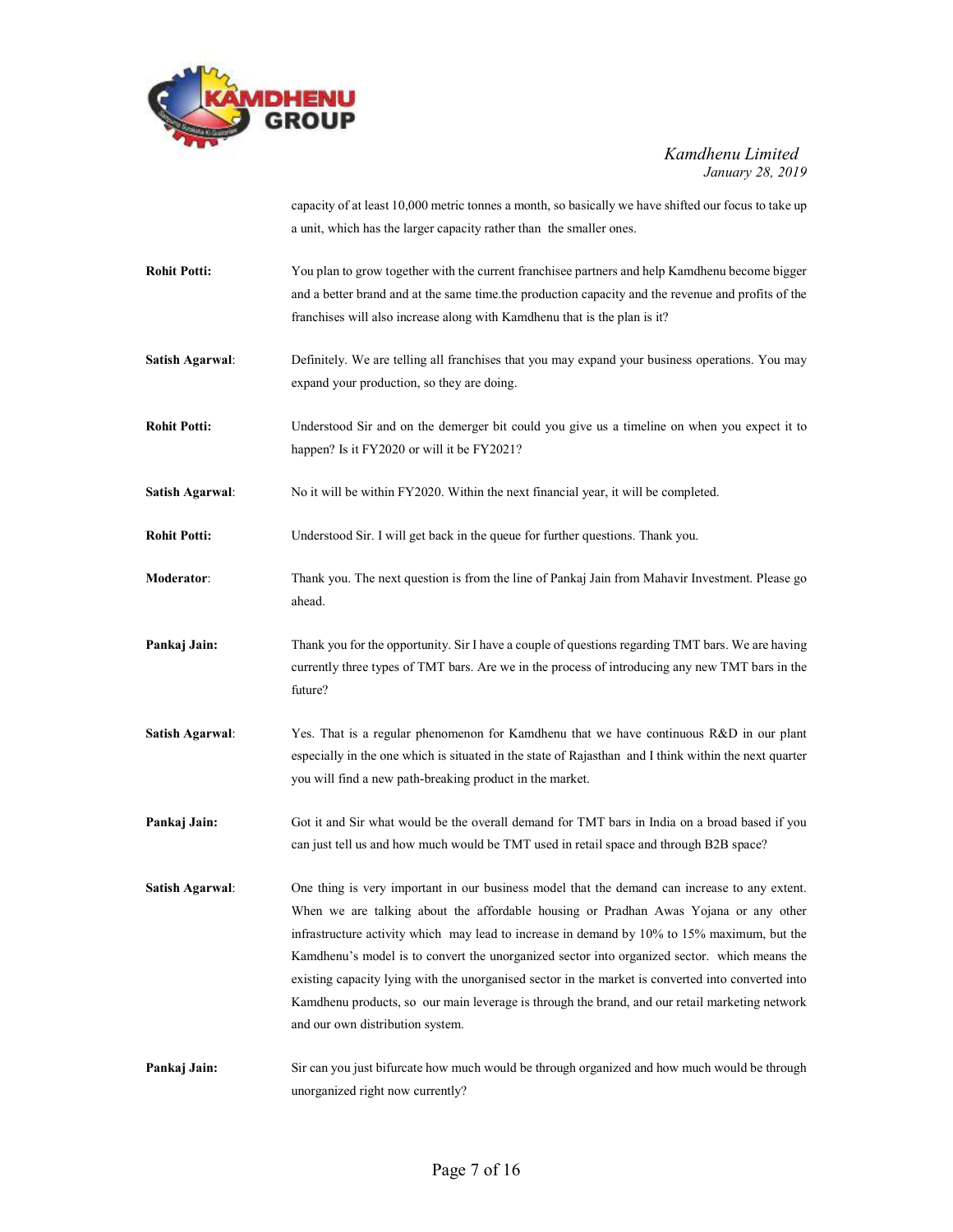

| <b>Satish Agarwal:</b> | It is very difficult because India is big country and there are lot of units in the unorganized sector<br>who are manufacturing and struggling for sales, so I think that is a plus point for Kamdhenu that<br>unorganized sector players are approaching us daily in bulk and we are just looking for<br>opportunities, which unit can be converted into a Kamdhenu product we first provide opportunity<br>to our existing partners If the existing units has the land, they have the working capital, and if they<br>are interested to expand their capacity then the first preference goes to them and if not then.<br>definitely we look for opportunities to include new franchisees. |
|------------------------|---------------------------------------------------------------------------------------------------------------------------------------------------------------------------------------------------------------------------------------------------------------------------------------------------------------------------------------------------------------------------------------------------------------------------------------------------------------------------------------------------------------------------------------------------------------------------------------------------------------------------------------------------------------------------------------------|
| Pankaj Jain:           | So Sir can we assume that the unorganized market is a larger market than the organized market<br>currently?                                                                                                                                                                                                                                                                                                                                                                                                                                                                                                                                                                                 |
| Satish Agarwal:        | Yes. In retail segment unorganized market is a huge market and lot of opportunity is there for us.                                                                                                                                                                                                                                                                                                                                                                                                                                                                                                                                                                                          |
| Pankaj Jain:           | Sir can you give us some light on the competition in TMT bars and the retail segment and how<br>much would be their capacity?                                                                                                                                                                                                                                                                                                                                                                                                                                                                                                                                                               |
| <b>Satish Agarwal:</b> | Competition, I think it is everywhere across the country, but if you are talking about the main<br>producers only Tata is having the retail network and rest everywhere across the country in local<br>market some regional brand is there and we have to selectively compete with all these regional<br>brands and I think there is no major player except Tata Steel because JSW and JSPL are mostly<br>working on the projects. Tata Steel also works on the projects, but they have the retail network<br>also.                                                                                                                                                                         |
| Pankaj Jain:           | Sir in your opening remarks you mentioned that we are doing debottlenecking so we are expanding<br>our manufacturing through debottlenecking, but what would be the capacity in that and when it<br>will come?                                                                                                                                                                                                                                                                                                                                                                                                                                                                              |
| <b>Satish Agarwal:</b> | The existing plant capacity for our unit was a of 72,000 metric tonne a year and now by doubling<br>the capacity this will be to the tune of $1,44,000$ to $1,50,000$ MT approximately a year.                                                                                                                                                                                                                                                                                                                                                                                                                                                                                              |
| Pankaj Jain:           | Sir lastly what would be our capacity utilization currently in the paint business and the steel<br>business?                                                                                                                                                                                                                                                                                                                                                                                                                                                                                                                                                                                |
| <b>Satish Agarwal:</b> | I think the paint business is doing well, good as per our expectation. This year we are seeing a<br>growth of more than 30% in the paint business. The paint business has earned cash profits in this<br>particular quarter and nine months also this year and hope in the future the paint will do extremely<br>good.                                                                                                                                                                                                                                                                                                                                                                      |
| Pankaj Jain:           | But Sir what would be the capacity utilization if you can just tell in the paint and steel business?                                                                                                                                                                                                                                                                                                                                                                                                                                                                                                                                                                                        |
| <b>Satish Agarwal:</b> | In paint also, we are expanding the capacity as Harish ji mentioned that in paint we have started<br>the outsourcing model for the low-priced products and recently we have expanded to Udaipur,                                                                                                                                                                                                                                                                                                                                                                                                                                                                                            |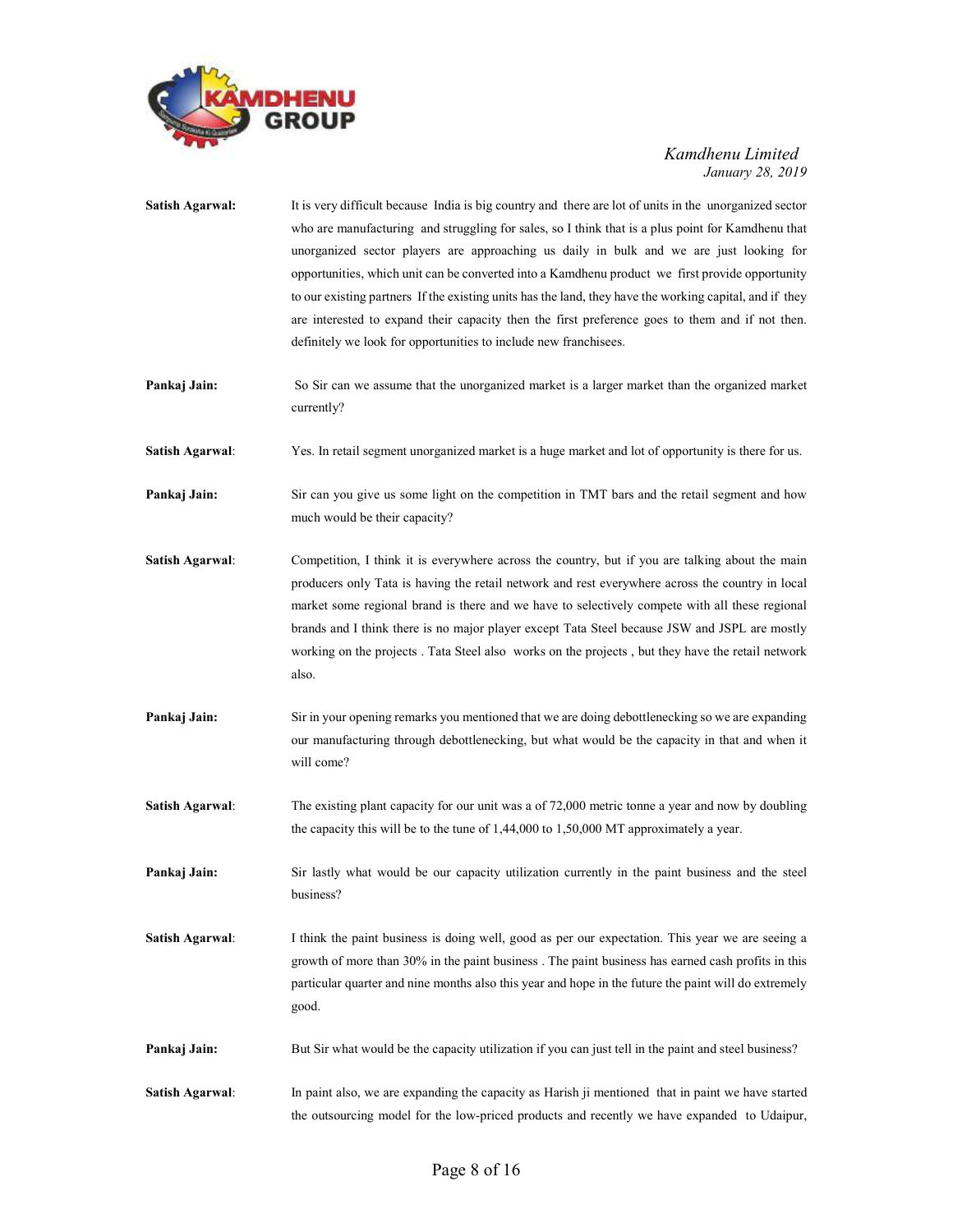

Ghaziabad, Banaras, and Bathinda in Punjab. For low price items like the putti and the distemper, we are getting it outsourced in the regional markets and for the premium products and the emulsion products we mainly produce in our own plants and we are increasing the capacity of our existing manufacturing capacity to cater to the growing requirements. I think with the existing plant, we will be able to supply paint to the tune of Rs.500 Crores and for that the work is in process and that will be completed in the next six months.

- **Pankaj Jain:** Thank you so much. Got it. I will come back in the queue.
- Moderator: Thank you. The next question is from the line of Ronil Dalal from Ambit Capital. Please go ahead.
- Ronil Dalal: Sir my question was that post the GST did you see a lot of people moving from unorganized to organized?
- Satish Agarwal: Definitely, the role of GST implementation is much more on unorganized sector. Previously in the unorganised sector there were number of firms , to get the advantage of excise duty use to split in several units which is difficult now as the limit is so low so buy introduction of GST more and more unorganized sector are going and converted into the organized sector and definitely we are getting an advantage of that.
- Ronil Dalal: Okay and Sir can you tell me about how the Paints and Metals industry like how doyou see thegrowth rate for the next two to three years for paints and for metals separately?
- Satish Agarwal: Usually when we talk about the paint industry, the big six companies are growing at a pace of 8% to 10%. But since Kamdhenu is having a very small market share in a market size of more than 40000 Crores and we are just having the sales of 200 Crores to 250 Crores We have a very small market and our presence is limited mainly this north and center India. We have a lot of opportunities in Southern India and Central India or Western India. So we are growing at a pace of 32% to 35%. I do not see any constraint in this growth of 32% to 35% in the next three to five years.
- **Ronil Dalal:** So is that revenue growth you are referring to,, right?
- Satish Agarwal: Yes.
- Ronil Dalal: and what about metal?
- Satish Agarwal: In Steel also, normal growth in the steel sector is not more than 8% to 10% in any case, but since Kamdhenu is leveraging the brand and converting unorganized into organized sector. That way we have a growth of more than 30-35 Percent every year and hope in the next three to five years grow at the same pace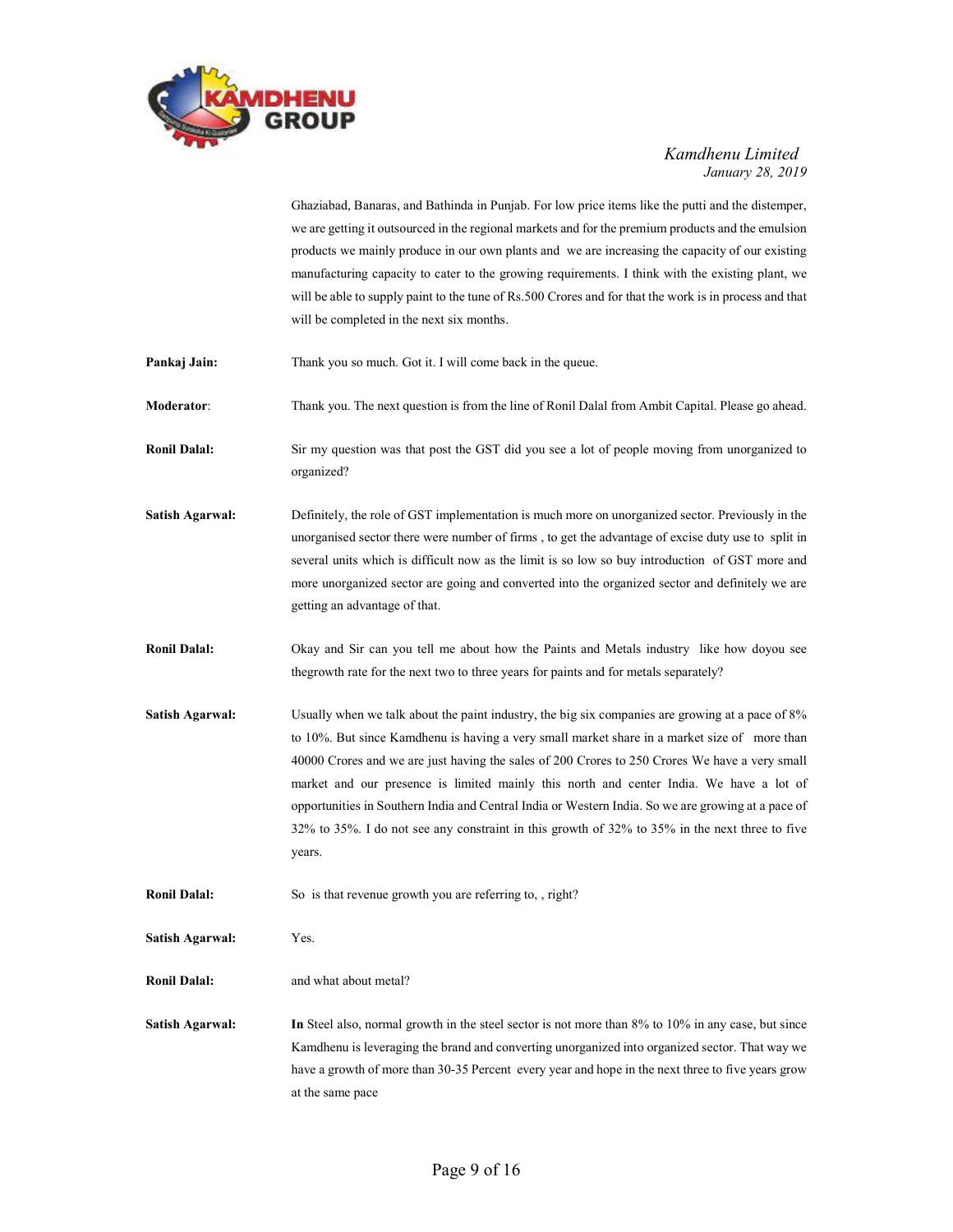

| <b>Ronil Dalal:</b>    | Okay. Sure.                                                                                                                                                                                                                                                                                                                                                                                                                                                                                                                                                                                                                                                                                                                                                                                                                                                                                                                                             |
|------------------------|---------------------------------------------------------------------------------------------------------------------------------------------------------------------------------------------------------------------------------------------------------------------------------------------------------------------------------------------------------------------------------------------------------------------------------------------------------------------------------------------------------------------------------------------------------------------------------------------------------------------------------------------------------------------------------------------------------------------------------------------------------------------------------------------------------------------------------------------------------------------------------------------------------------------------------------------------------|
| Harish Agarwal:        | Will can see from the numbers that in the nine months we have achieved brand sales turnover of<br>around 8,750 Crores, last year our full year sales stood at 8,000 Crores. So, this year we will cross<br>12,000 Crores, which we have planned for 2020.                                                                                                                                                                                                                                                                                                                                                                                                                                                                                                                                                                                                                                                                                               |
| <b>Ronil Dalal:</b>    | Sir what about construction and real estate scenario. I am listing this from sometime that there are<br>some signs of weaknesses in these sectors will this have any impact on our Company?                                                                                                                                                                                                                                                                                                                                                                                                                                                                                                                                                                                                                                                                                                                                                             |
| Harish Agarwal:        | If we talk about Kamdhenu, we are not seeing any impact because we are going with a pace of<br>around 35% every year and which youcan also see in our current numbers,. So Kamdhenu is not<br>impacted by any slow down or any down of the demand in the market.                                                                                                                                                                                                                                                                                                                                                                                                                                                                                                                                                                                                                                                                                        |
| <b>Ronil Dalal:</b>    | Right. I understand there is a large opportunity for Kamdhenu so it would not impact you so much,<br>but overall industry per se, like your competitors, would there be a big impact of the construction<br>and real estate sector weakening?                                                                                                                                                                                                                                                                                                                                                                                                                                                                                                                                                                                                                                                                                                           |
| Harish Agarwal:        | As We are in the TMT segment which not only required in the real estate but also in the other infra<br>and, government project example affordable housing schemes. So TMT is required almost<br>everywhere. So we do not see any downfall from other players as well be it in organized or<br>unorganized steel sector in the country.                                                                                                                                                                                                                                                                                                                                                                                                                                                                                                                                                                                                                  |
| <b>Ronil Dalal:</b>    | That is all from my side. Thank you.                                                                                                                                                                                                                                                                                                                                                                                                                                                                                                                                                                                                                                                                                                                                                                                                                                                                                                                    |
| Moderator:             | Thank you. The next question is from the line of Ritesh Bafna from RB securities. Please go ahead.                                                                                                                                                                                                                                                                                                                                                                                                                                                                                                                                                                                                                                                                                                                                                                                                                                                      |
| <b>Ritesh Bafna:</b>   | Thank you so much for the opportunity Sir. I have a few questions. One of them is how do we see<br>our raw material prices prices going ahead, and if they still march northwards how is it going to<br>impact our numbers basically?                                                                                                                                                                                                                                                                                                                                                                                                                                                                                                                                                                                                                                                                                                                   |
| <b>Satish Agarwal:</b> | When you are talking about the the raw material prices and the prices of our finished products that<br>is TMT Bars, most of our business is through thefranchise units which are the secondary units,<br>they purchase either sponge iron and billet and convert them into TMT bars. Therefore, in this<br>model, once the raw material prices increase finished goods prices also increase and vice versa to<br>any increase or decrease in RM prices can be passed on to the end consumer. Increase in RM prices<br>has a very minor impact to our business model because there is a conversion margin for each and<br>every units that they maintain plus their margin or profit, but particularly if you are talk about the<br>main producers who are having the iron ore mines or coalmines then the impact of prices of the<br>finished product is very much on the higher side. But in our model margin is not much affected by<br>the RM prices |

Ritesh Bafna: Okay. So you mean to say that we are indifferent with whether the prices of steel go up or down..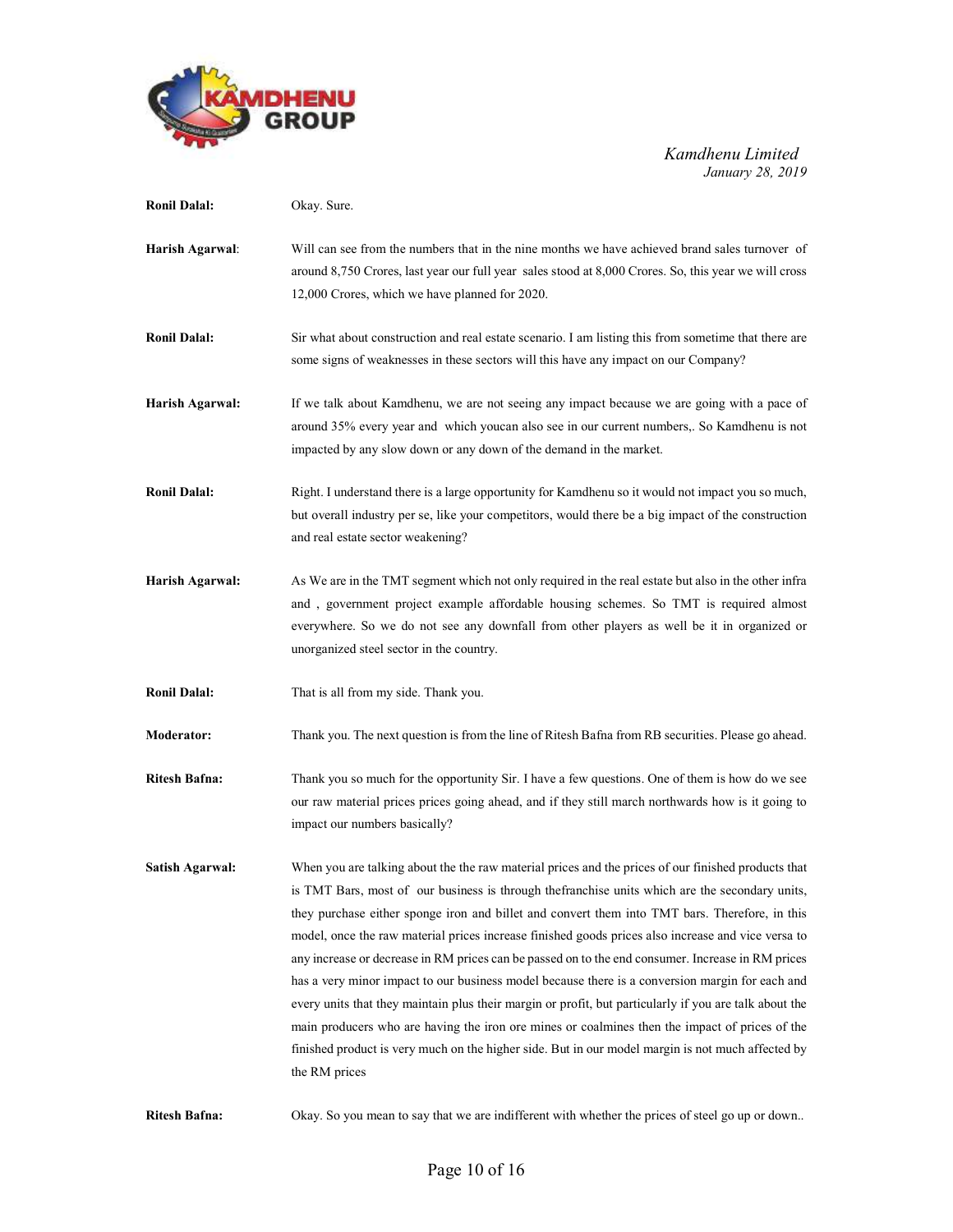

| <b>Satish Agarwal:</b> | Yes.                                                                                                                                                                                                                                                                                                                                                                                                                                                                                                                                                                                                          |
|------------------------|---------------------------------------------------------------------------------------------------------------------------------------------------------------------------------------------------------------------------------------------------------------------------------------------------------------------------------------------------------------------------------------------------------------------------------------------------------------------------------------------------------------------------------------------------------------------------------------------------------------|
| <b>Ritesh Bafna:</b>   | Okay. My next question is with respect to our paint's business, how much do we plan to grow this<br>going ahead and how much did we grew in this quarter?                                                                                                                                                                                                                                                                                                                                                                                                                                                     |
| Harish Agarwal:        | In this quarter, we achieved sales of 78 Crores, which was 54 Crores in the last year Q3. and for<br>nine months it was 136 Crores and this year it is 183 Crores. The growth is 31% and 45%<br>respectively.                                                                                                                                                                                                                                                                                                                                                                                                 |
| <b>Ritesh Bafna:</b>   | Okay. That is great. Thank you so much for answering my questions and I will get back in the<br>queue. Thank you.                                                                                                                                                                                                                                                                                                                                                                                                                                                                                             |
| <b>Moderator:</b>      | Thank you. The next question is from the line of Abhishek Jain, an individual investor. Please go<br>ahead.                                                                                                                                                                                                                                                                                                                                                                                                                                                                                                   |
| Abhishek Jain:         | Good afternoon Sir. Sir as I understand we are now going to reduce the share of our B2B sales, so<br>despite of this decrease in the B2B sales are we still planning to achieve a revenue of 12000 Crores<br>by 2021 or has the guidance changed?                                                                                                                                                                                                                                                                                                                                                             |
| <b>Satish Agarwal:</b> | Yes that is right. We are talking about the brand turnover of 12000 Crores in the FY2019, which<br>we have projected for FY2020. So this is the brand turnover including the a franchisee sales. But<br>our 90 or 95% sales is in the retail segment.                                                                                                                                                                                                                                                                                                                                                         |
| <b>Abhishek Jain:</b>  | Okay Sir. That's all from my side.                                                                                                                                                                                                                                                                                                                                                                                                                                                                                                                                                                            |
| <b>Moderator:</b>      | Thank you. The next question is from the line of Saurabh Ginodia from Stewart & Mackertich.<br>Please go ahead.                                                                                                                                                                                                                                                                                                                                                                                                                                                                                               |
| Saurabh Kanodia:       | Thank you Sir for the opportunity. Sir if you can share the volume breakdown between own trading<br>and franchise for the quarter and last year?                                                                                                                                                                                                                                                                                                                                                                                                                                                              |
| Satish Agarwal:        | Own manufacturing for the nine month last year stood at, 39000 metric tonne vs, 59000 metric<br>tonne, a growth of 47% and for the franchise last year, it was 12.53 lakh metric tonne and this year<br>for nine months we have 16.40 lakh metric tonne, a growth of 31%. And for the trading last year,<br>we have 1.34 lakh metric tonne and this year we have 1.11 lakh metric tonne especially in the last<br>quarter, we were having trading sales of 53000 and in this quarter it is 13000, a shift of sales from<br>185 Crores to 55 Crores a reduction of 70% which is due yo reduction in B2B sales. |
| Saurabh Kanodia:       | Okay and also if you can share a paint volumes?                                                                                                                                                                                                                                                                                                                                                                                                                                                                                                                                                               |
| <b>Satish Agarwal:</b> | Regarding Paint volumes, we were focusing more on the value-added product, designer paint, and<br>texture paint. this year we had a production of around 11000 Kilo liters which is almost same as                                                                                                                                                                                                                                                                                                                                                                                                            |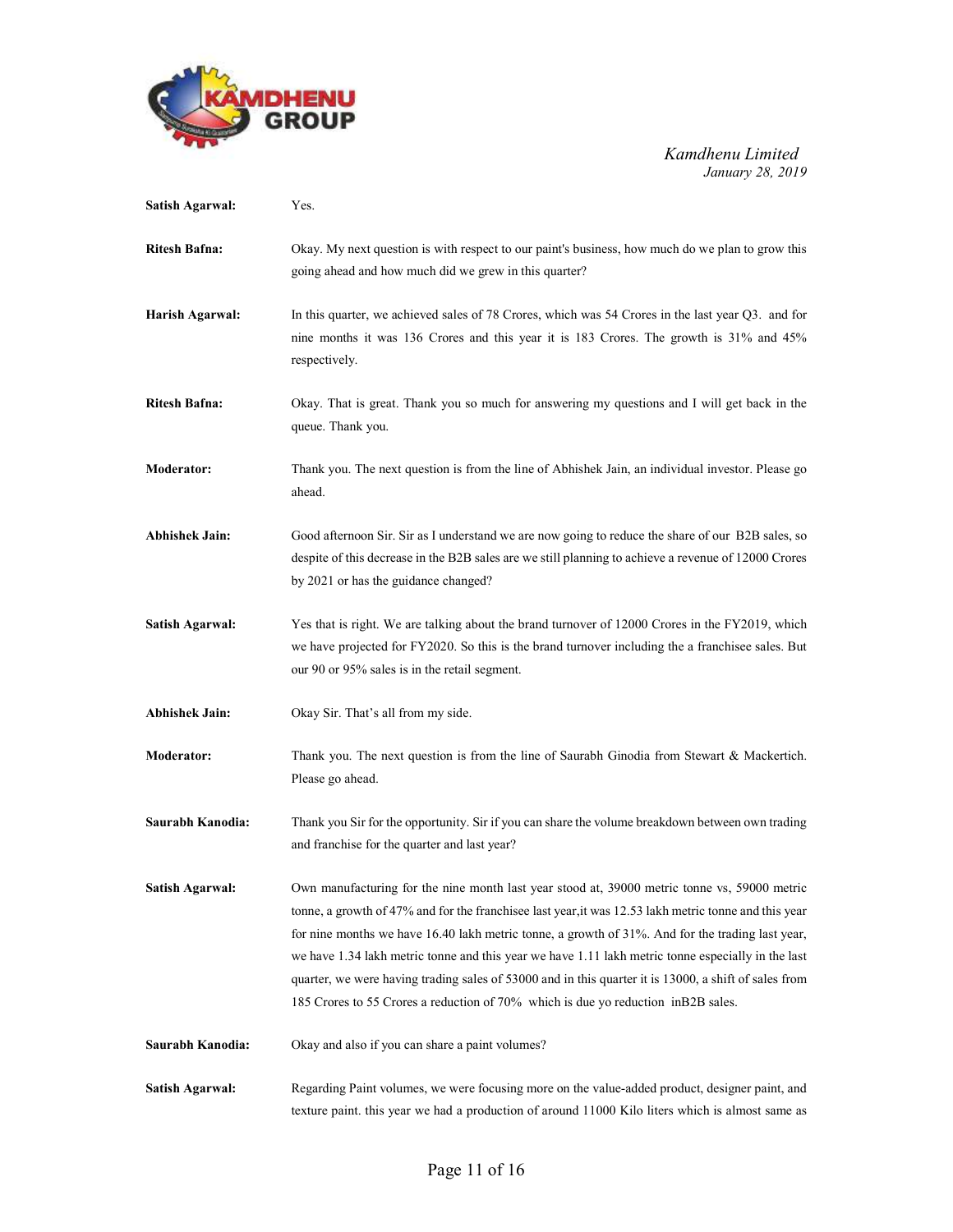

last year but in terms of value our revenue stood at Rs 183 Crores vs Rs.135 crores which is majorly on account of shift in low value products to high value product.

- Saurabh Kanodia: Going forward sales growth in the paint business will be more driven by value addition or it will be driven by geographical expansion or volume growth?
- Satish Agarwal: It will be mix of geographical expansion as well as volume growth and shift from low end to high end products. We have started manufacturing premium products in our unit and outsource the low value products like powderbased putty or some other paints from Udaipur, Ghaziabad, Varanasi and Bhatinda. because of freight element.
- Saurabh Kanodia: Okay and in your TMT business, do you track this metric of share of premium products in the overall TMT business?
- Satish Agarwal: In our TMT product portfolio we are already having premium products which are manufactured in our own unit. Last year we have launched a new product called Kamdhenu NXT double rig interlock steel and that is gaining good traction in the market. We continuously invest in R&D and hope to launch more products in the TMT segment which will change the scenario of the TMT segment.
- Saurabh Kanodia: why I am asking this question is because, if I see your royalty income and if I divide it by your volumes, royalty per kg comes to around 37 paisa per kg for current nine months compared to 36 paisa for the corresponding nine months. So how do we plan to increase this royalty income per kg in our business?
- Satish Agarwal: Actually royalty will be increased by both ways. By increasing additional capacity and by increasing the market share,. Apart from that whenever any new product is launched and if there is an opportunity to increase the per tonne royaltywe do so . Also whenever there is the renewal of license after three years or five years there again we increase the royalty. it is a continuous process
- Saurabh Kanodia: Okay. What kind of ball park number one should work out with respect to the royalty per kg?
- Satish Agarwal: This year we will cross Rs.80 Crores and for the next year 2020 we have already planned for Rs. 100 Crores plus royalty income.
- Saurabh Kanodia: Okay and if I see your PPT on slide #8, you have given your ROE and ROCE profile for the business, now as you have decided to reduce your B2B side of the business on the TMT, so what is the incremental ROE and ROCE, do you see because of this change on the TMT business?
- Harish Agarwal: ROCE would be around 20% and ROE would be 16 to 17%.?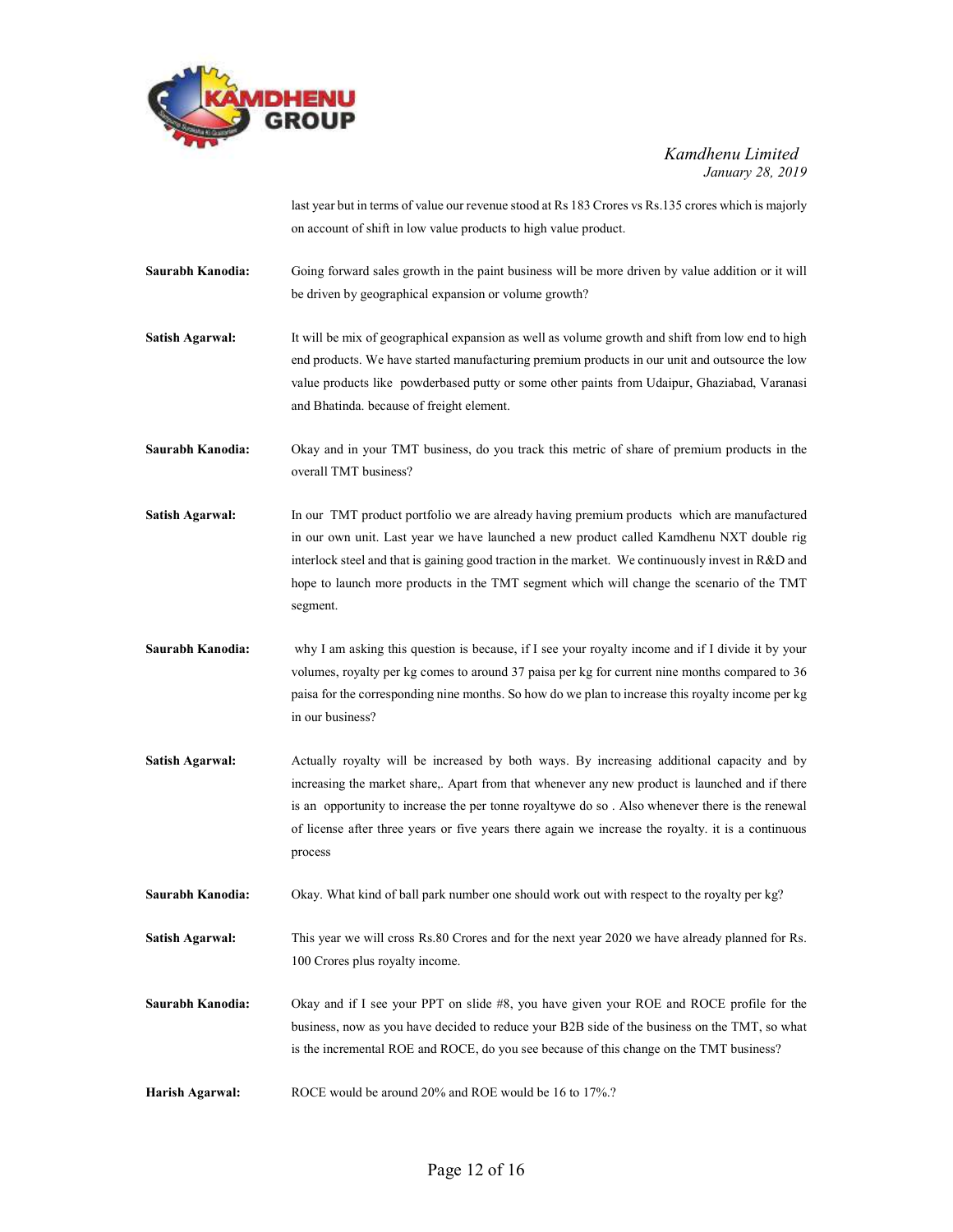

| Saurabh Kanodia:       | Okay Sir and with respect to whatever cash flows we are generating; how do we plan to use the<br>cash flows and what will be the capex?                                                                                                                                                                      |
|------------------------|--------------------------------------------------------------------------------------------------------------------------------------------------------------------------------------------------------------------------------------------------------------------------------------------------------------|
| Harish Agarwal:        | Presently, we are in the process of expansion of our capacity and debottlenecking, of our existing<br>steel and paint units so we are investing our cash surplus into the expansion, as we are not taking<br>any loan from the bank or institution And in the future we will have some treasury funds.       |
| Saurabh Kanodia:       | Okay. Thanks a lot Sir. Thanks for your time.                                                                                                                                                                                                                                                                |
| Moderator:             | Thank you. The next question is from the line of Pratik Kothari from Unique Investment. Please<br>go ahead.                                                                                                                                                                                                  |
| Pratik Kothari:        | Good afternoon Sir. Thank you for the opportunity. Coming to our own manufacturing capacity,<br>which I think you are planning to double it, what would be the capex for that?                                                                                                                               |
| Satish Agarwal:        | That would be around 15 Crores.                                                                                                                                                                                                                                                                              |
| Pratik Kothari:        | Okay and we mentioned that we sold 60,000 odd metric tonnes in the first nine months, right?                                                                                                                                                                                                                 |
| Satish Agarwal:        | Right.                                                                                                                                                                                                                                                                                                       |
| Pratik Kothari:        | Okay and coming to the franchisee part apart from royalty income, which I think we charge on per<br>tonne of steel sold by them, do we get any other source of income from them?                                                                                                                             |
| <b>Satish Agarwal:</b> | No. We are only charging royalty per tonne basis except at the time of signing agreement, we<br>charge some amount depending on the area and premium at that place that is ranging from 10 lakh<br>to 50 lakh.                                                                                               |
| Pratik Kothari:        | One time.                                                                                                                                                                                                                                                                                                    |
| Harish Agarwal:        | For one time signing of the agreement.                                                                                                                                                                                                                                                                       |
| Pratik Kothari:        | Okay and also for the first nine months you have mentioned that our marketing spend is 80 Crores,<br>out of which 60 crores we have done and rest 20 Crores have been spent by the franchise across<br>the India.                                                                                            |
| Harish Agarwal:        | Yes, we put this condition with the agreement that you have to spend certain expenditure on the<br>brand as you are the direct beneficiary of the sales in your region, so our franchisee also has to<br>undertake making expenditure on the Kamdhenu brand. whichis around 21 Crores in the nine<br>months. |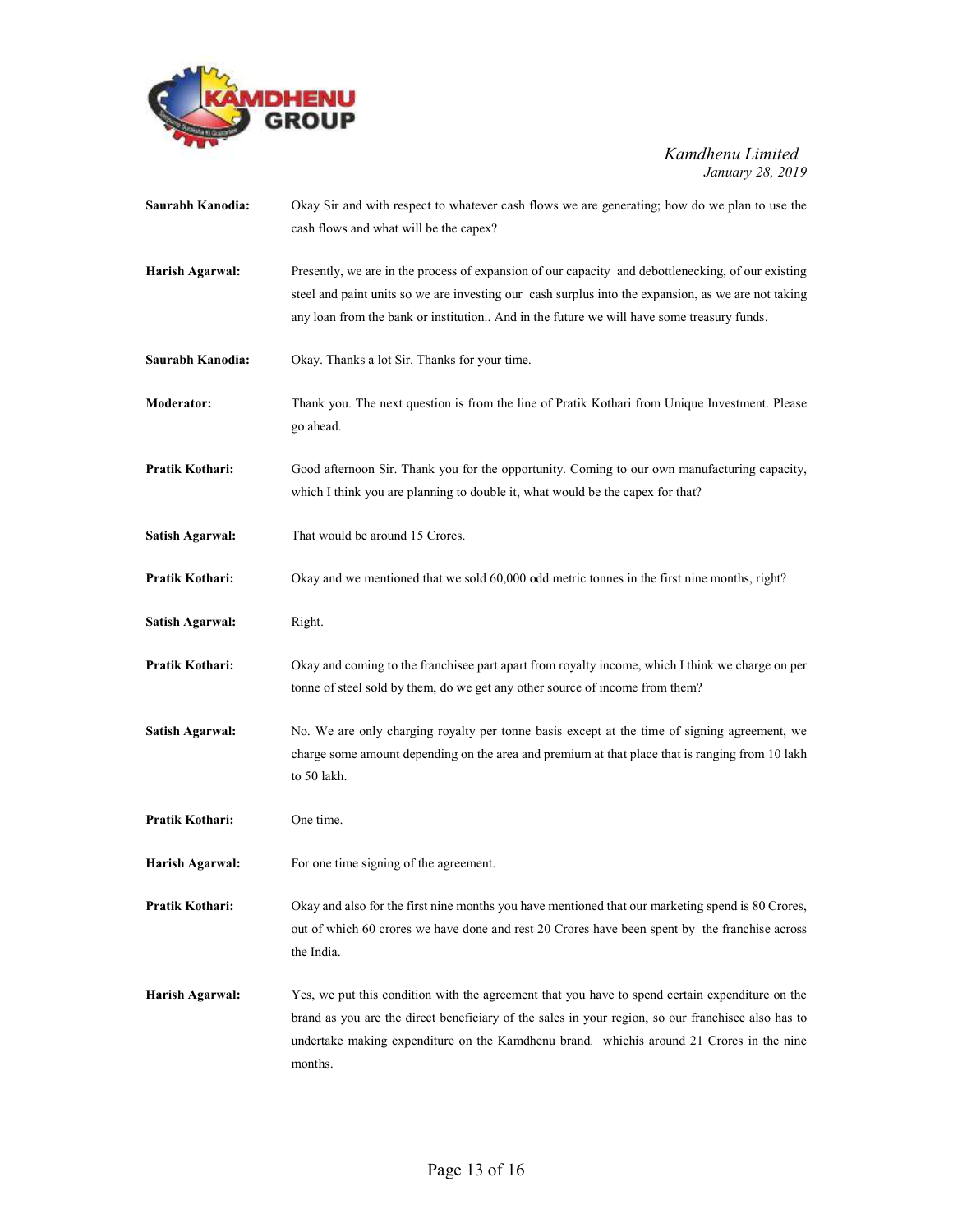

| Pratik Kothari:        | Okay so Sir effectively in the first nine-month, whatever royalty income we have earned from the<br>franchise, we have also spent in terms of marketing, right.                                                                                                                                                                                                                                                                                                                             |
|------------------------|---------------------------------------------------------------------------------------------------------------------------------------------------------------------------------------------------------------------------------------------------------------------------------------------------------------------------------------------------------------------------------------------------------------------------------------------------------------------------------------------|
| Harish Agarwal:        | No. It is not true, it is for the over all Kamdhenu brand, which includes Own sales as well as<br>trading sales. It also pertains to expenditure incurred on paint business.                                                                                                                                                                                                                                                                                                                |
| Pratik Kothari:        | Fine. Okay Sir. That is it from my side. Thank you.                                                                                                                                                                                                                                                                                                                                                                                                                                         |
| <b>Moderator:</b>      | Thank you. The next question is from the line of Amit Shah from AM Securities. Please go ahead.                                                                                                                                                                                                                                                                                                                                                                                             |
| <b>Amit Shah:</b>      | Good afternoon Sir. Congratulation on a good set of numbers. Sir I had a couple of question. First<br>being – how much percentage of TMT bars contributes to the construction cost?                                                                                                                                                                                                                                                                                                         |
| <b>Satish Agarwal:</b> | You see, when we are talking about a construction of three, four story or five stories building the<br>average construction requires four to five kg of TMT on per square feet of area. If we go for high<br>rise buildings of 20, 25 or 50 stories then the consumption of the steel goes to 7 kg per square feet<br>and within the average of Rs.40 per kg of TMT bar, then average 5kg cost per square feet is<br>equivalent to Rs.200 to Rs.250 per square feet in a construction cost. |
| <b>Amit Shah:</b>      | Okay and Sir my second question was that how much do are we spending on our Kamdhenu, brand<br>and if you can provide us the individual breakup like x-amount is spent on Kamdhenu steel brand<br>and x-amount is spent on Kamdhenu paint. So that will be helpful.                                                                                                                                                                                                                         |
| Harish Agarwal:        | Actually it is very difficult to segregate as both products are sold under the brand Kamdhenu. If<br>we are making advertisement of Kamdhenu, then the benefit goes to the paint as well as the steel.<br>For this purpose, we are demerging the paint business, so we will be able to give the exact answer<br>in the next financial year, when businesses demerge.                                                                                                                        |
| <b>Amit Shah:</b>      | Okay, Sir I assume that when we demerge our paint business from Kamdhenu Limited, so the brand<br>spend on paint business would be much higher than what we spend on a blended level right now?<br>Is it safe to assume that?                                                                                                                                                                                                                                                               |
| Harish Agarwal:        | See it will depend on the position, right now it is very difficult to say.                                                                                                                                                                                                                                                                                                                                                                                                                  |
| <b>Amit Shah:</b>      | Okay and can you just tell us the brand spend as a percentage of sale?                                                                                                                                                                                                                                                                                                                                                                                                                      |
| Harish Agarwal         | It would be around 1% or the brand turnover.                                                                                                                                                                                                                                                                                                                                                                                                                                                |
| <b>Amit Shah:</b>      | Thank you Sir.                                                                                                                                                                                                                                                                                                                                                                                                                                                                              |
| Moderator:             | Thank you. The next question is from the line of Varun Agarwal, an individual investor. Please go<br>ahead.                                                                                                                                                                                                                                                                                                                                                                                 |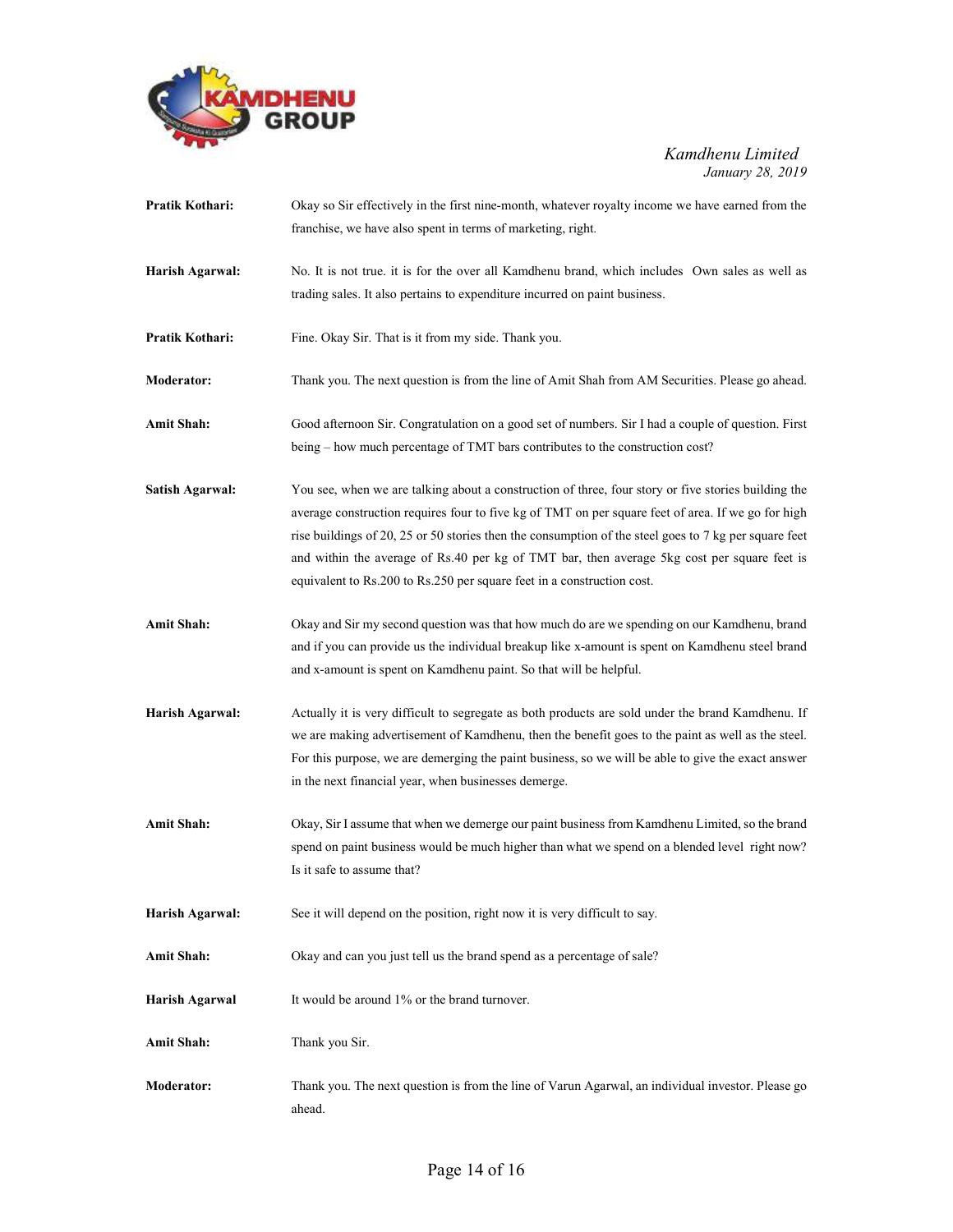

| Varun Agarwal:   | Yes, I have two questions Sir. First on your royalty income that you are saying this year you expect<br>80 Crores, next year 100 Crores, post cost, what is the net income to Kamdhenu and second is what<br>level of the paints sales would you breakeven at the net profit level Sir?   |
|------------------|-------------------------------------------------------------------------------------------------------------------------------------------------------------------------------------------------------------------------------------------------------------------------------------------|
| Harish Agarwal:  | Actually, your both questions can be addressed when the business is demerged. As in the earlier<br>question, I had also answered that it is very difficult to segregate the expenditure of the steel as<br>well as paint.                                                                 |
| Pratik Kothari:  | But if you can give us some understanding on royalty income if we are earning let us say 80 Crores<br>post all expenses what is the net income there?                                                                                                                                     |
| Harish Agarwal:  | if you take the direct income portion it would be around 40% of the royalty income, 60% goes<br>into the expenditure part, branding, marketing, and employees cost and administrative cost. It is a<br>broad number, but the exact amount would be counted when the business is demerged. |
| Pratik Kothari:  | And what kind of margins you are expecting on a paint turnover of the 400 Crores to 450 Crores<br>sales in FY2020 or in the next two years, what is the normal net margins that we are expecting?                                                                                         |
| Harish Agarwal:  | It would be around 10%.                                                                                                                                                                                                                                                                   |
| Pratik Kothari:  | Okay. And today pre-demerger, you are saying on 100 Crores of royalty income, your net profit is<br>40 Crores approximately?                                                                                                                                                              |
| Harish Agarwal:  | Yes.                                                                                                                                                                                                                                                                                      |
| Pratik Kothari:  | Can you guide something on the royalty per tonne, you explained a few questions before that has<br>been steadily rising?                                                                                                                                                                  |
| Harish Agarwal:  | Yes, presently it is around Rs.370 per metric tonne,. And we are gradually improving by Rs.10 or<br>Rs.20 every year. our major focus is on the increase in the volume and increase in the market<br>share, so the royalty income will automatically increase.                            |
| Pratik Kothari:  | Sure that is all from my side. Thank you.                                                                                                                                                                                                                                                 |
| Moderator:       | Thank you. The next question is from the line of Saurabh Ginodia from Stewart & Mackertich.<br>Please go ahead.                                                                                                                                                                           |
| Saurabh Ginodia: | Thank you for the opportunity again. Sir, will it be possible for you to break down your royalty<br>income in terms of zone wise, north, south, east and west?                                                                                                                            |
| Harish Agarwal:  | Yes. If you take north that is 33% east 31%, south 19% and west is 17%.                                                                                                                                                                                                                   |